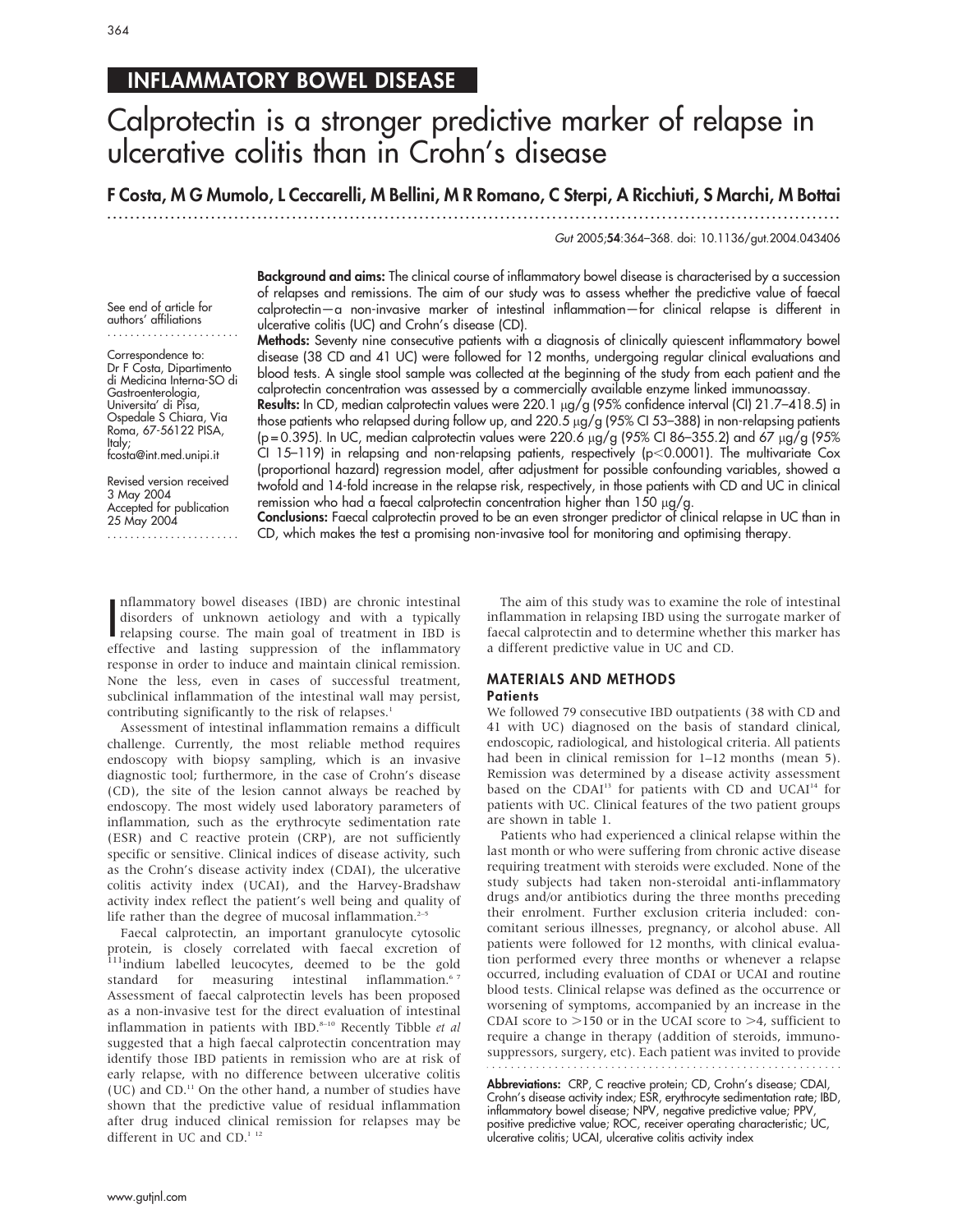Table 1 Characteristics of Crohn's disease (CD) and ulcerative colitis (UC) patients at the beginning of the study

|                                         | <b>CD</b>   | <b>UC</b>   |
|-----------------------------------------|-------------|-------------|
| Clinical activity indices (CDAI, UCAI)* | 84.6 (55.3) | 0.9(1.3)    |
| Age at onset (y)*                       | 35.7(11.6)  | 41.2 (12.7) |
| Previous quiescent phase (months)*      | 5.0(4.3)    | 4.8(4.1)    |
| Calprotectin (µg/g)                     |             |             |
| $\leq 150$                              | 12 (31.6%)  | 20 (48.8%)  |
| >150                                    | 26 (68.4%)  | 21 (51.2%)  |
| Sext                                    |             |             |
| F                                       | 22 (57.9%)  | 12 (29.3%)  |
| M                                       | 16 (42.1%)  | 29 (70.7%)  |
| Smoking†                                |             |             |
| Ex                                      | $3(7, 9\%)$ | 15 (36.6%)  |
| No                                      | 27 (71.0%)  | 22 (53.7%)  |
| Yes                                     | 8(21.0%)    | 4 (9.8%)    |
| Extent                                  |             |             |
| <b>Ileitis</b>                          | 27 (71.0%)  |             |
| <b>Ileocolitis</b>                      | 5 (13.2%)   |             |
| Colitis                                 | 6(15.8%)    |             |
| Proctosigmoiditis                       |             | 28 (68.3%)  |
| Left sided colitis                      |             | 6(14.6%)    |
| <b>Pancolitis</b>                       |             | 7(17.1%)    |
| Therapy                                 |             |             |
| Azathioprine                            | $2(5.3\%)$  | $2(4.9\%)$  |
| Mesalazine                              | 32 (84.2%)  | 39 (95.1%)  |
| No therapy                              | 4 (10.5%)   | $0(0\%)$    |
| Surgery                                 |             |             |
| <b>No</b>                               | 35 (92.1%)  | 41 (100%)   |
| Yes                                     | $3(7.9\%)$  | $0(0\%)$    |

CDAI, Crohn's disease activity index; UCAI, ulcerative colitis activity index.

a single stool sample collected within 12 hours from delivery using a disposable plastic container.

All patients gave written informed consent before enrolment in the study.

# Laboratory parameters

ESR (first hour) and CRP were assessed by standard methods (normal value ESR  $\leq$ 12 mm/h; normal value CRP  $\leq$ 5 mg/l).

## Faecal calprotectin measurement

Faecal calprotectin was measured on frozen  $(-20^{\circ}C)$  stool specimens using a commercially available quantitative enzyme linked immunoassay (Calprest; Eurospital, Trieste, Italy), as previously described.9

# Statistical analysis

The series of 79 IBD patients was divided into two groups based on diagnosis: 38 with CD and 41 with UC. Patient characteristics were compared between the two groups using the Wilcoxon rank sum test for continuous variables and the exact test for categorical variables.

A dichotomous variable was assigned to each patient—that is, a value of 1 if the calprotectin level was  $>150 \mu g/g$  and a value of 0 if calprotectin was  $\leq 150 \mu g/g$ . The cut off level of 150 mg/g represented the point at which the area under the receiver operating characteristic (ROC) curve for predicting the relapse rate in both CD and UC patients was maximal.

Incidence rates were obtained for the UC and CD groups. In addition, each group was subdivided into patients with calprotectin levels above and below 150 µg/g, Kaplan-Meier curves were obtained, and differences were tested using Mantel-Henzel log rank tests.

Univariate analysis was performed to determine the hazard ratios associated with each of the demographic and clinical parameters: sex, age at disease onset, previous quiescent phase, clinical index at the beginning of the study, smoking habits, extent of disease, medical therapy, and previous surgery.

Multivariate models were also constructed for the two patient groups as follows: all of the variables that in the univariate analysis showed an association with time to relapse were entered into multiple proportional hazard (Cox) regression models. Variables were then dropped from the model if they appeared to be non-significant by the Wald test (p value less than 10%). As each variable was eliminated, the coefficient associated with the dichotomous variable for calprotectin above or below 150 mg/g was checked. If its estimate changed by more than 10%, the dropped variable was reintroduced into the model as a potential confounder. The dichotomous variable for calprotectin above/below 150 mg/g was always retained in the models. Pairwise interactions were also tested, and were not introduced because they were never found to be significant. All p values reported for the univariate and multivariate models were based on likelihood ratio tests.

# RESULTS

The 79 patients were followed for up to one year. Table 2 shows data on the disease course for the two patient groups, which consisted of a similar number of patients, yielding a roughly equivalent number of person months. The incidence of relapses was slightly higher among UC patients, although the difference was not significant.

#### Laboratory parameters

In the CD group, median baseline ESR and CRP values were 15 mm/h (95% confidence interval (CI) 5.2–24.8) and 6 mg/l (95% CI 2.5–9.5), respectively, in non-relapsing patients and 20 mm/h (95% CI 13.1–26.9) and 8 mg/l (95% CI 5.6–10.4) in patients who relapsed during the follow up period. This difference was not statistically significant ( $p = 0.077$  for ESR and  $p = 0.373$  for CRP).

Similarly, in UC patients, neither ESR nor CRP differed significantly between the relapsing and non-relapsing groups  $(p = 0.056$  for ESR and  $p = 0.45$  for CRP); in particular, baseline ESR and CRP values were 11 mm/h (95% CI 8.8– 13.2) and 4.5 mg/l (95% CI 3.7–5.3) in the non-relapsing group and 15 mm/h (95% CI 10.9–19.1) and 5 mg/l (95% CI 0.9–9.1) in the relapsing group, respectively.

ROC curves for ESR and CRP did not identify any differences between the relapse and non-relapse groups for both CD and UC. Because of the lack of significance for the

| Table 2 Disease course in 79 patients with inflammatory bowel disease (IBD) (38 with<br>ulcerative colitis (UC) and 41 with Crohn's disease (CD)) studied for a period of 12 months |             |                 |                  |                   |                            |
|-------------------------------------------------------------------------------------------------------------------------------------------------------------------------------------|-------------|-----------------|------------------|-------------------|----------------------------|
|                                                                                                                                                                                     | $\mathbf n$ | <b>Relapses</b> | Person<br>months | Incidence<br>rate | Mean follow up<br>(months) |
| <b>CD</b>                                                                                                                                                                           | 38          | 15              | 380              | 0.039             | 10.00                      |
| UC                                                                                                                                                                                  | 41          | 19              | 393              | 0.048             | 9.59                       |
| Total                                                                                                                                                                               | 79          | 34              | 773              | 0.044             | 978                        |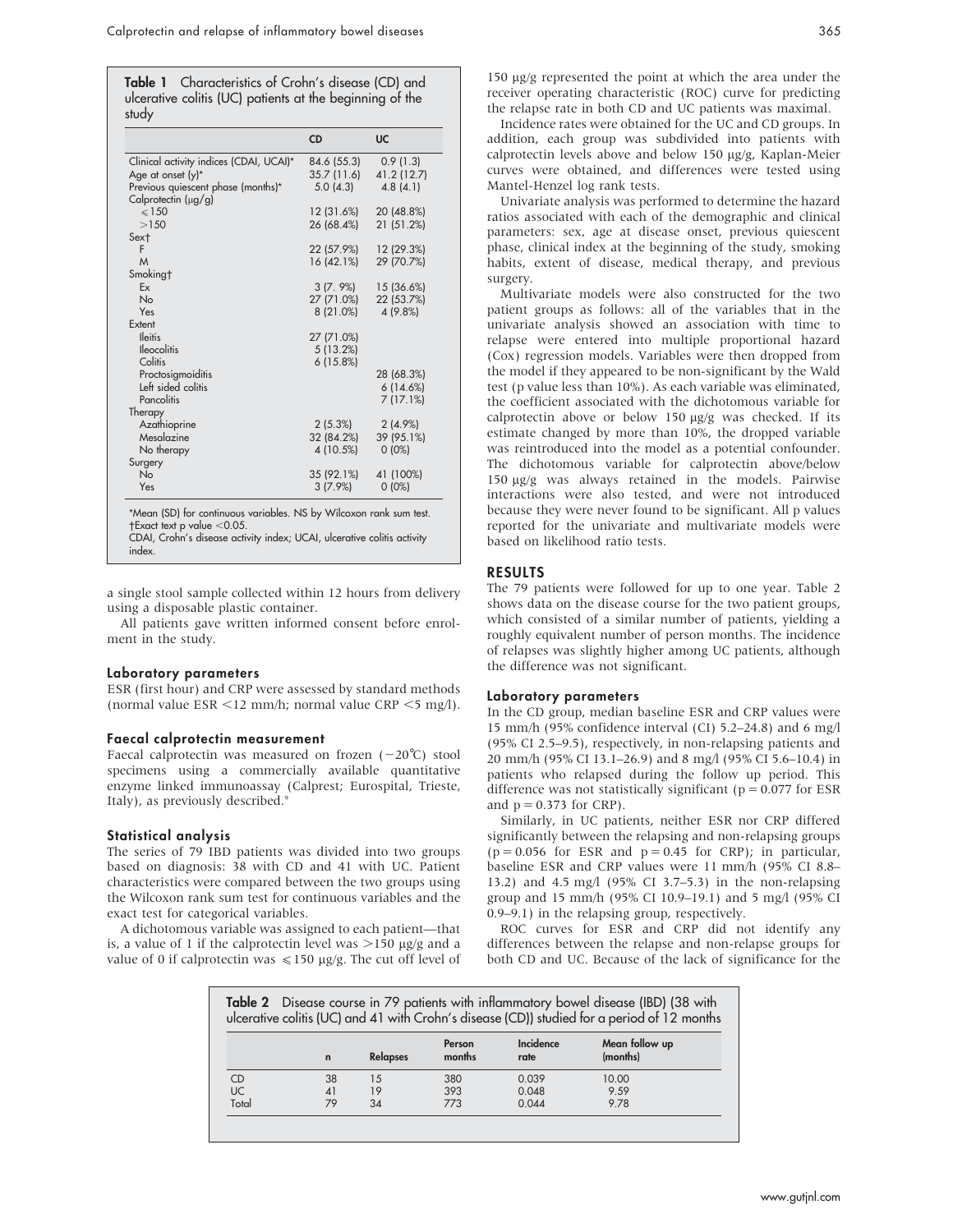

Figure 1 (A). Receiver operating characteristic (ROC) curve for faecal calprotectin in predicting the relapse rate in Crohn's disease. The area under the curve was 0.58 (95% confidence interval (CI) CI 0.40–0.77). (B). ROC curve for faecal calprotectin in predicting the relapse rate in ulcerative colitis. The area under the curve was 0.87 (95% CI 0.77– 0.98).

ROC curves, Kaplan-Meier plots of time to relapse were constructed using normal ranges as cut off values. A significant difference was found only for ESR in CD patients  $(p = 0.022)$ .

# Faecal calprotectin values

Median faecal calprotectin concentration was 220.3 µg/g (95% CI 92.2–348.4) in CD patients and 150.7 mg/g (95% CI 70–231.4) in UC patients. Median calprotectin value in those CD patients who relapsed during follow up was  $220.1 \text{ µg/g}$ (95% CI 21.7–418.5) compared with 220.5 mg/g (95% CI 53– 388) in non-relapsing patients ( $p = 0.395$ ). Median calprotectin values in relapsing and non-relapsing UC patients were 220.6 mg/g (95% CI 86–355.2) and 67 mg/g (95% CI 15–119), respectively ( $p<0.0001$ ). No statistically significant difference in faecal calprotectin concentration was found among those who relapsed before six months and those who relapsed after six months in either patient group ( $p = 0.792$  for CD and  $p = 0.422$  for UC). ROC curves for faecal calprotectin as a predictor of relapse in IBD are shown in fig 1A and 1B. A statistically significant difference between CD and UC was found  $(p<0.0001)$ .

A faecal calprotectin concentration of 150 µg/g gave a sensitivity of 89%, a specificity of 82%, a positive predictive value (PPV) of 81%, and a negative predictive value (NPV) of 90% in predicting relapse in UC patients; in the CD group, sensitivity, specificity, PPV, and NPV were 87%, 43%, 50%, and 83%, respectively.

Figure 2 (A, B) shows Kaplan-Meier time to relapse survivor curves according to patients' faecal calprotectin levels by patient group. A calprotectin level greater than 150 µg/g was an important predictor of relapse for both UC  $(p<0.0001)$  and CD ( $p<0.05$ ), although it was far stronger for UC. Among those patients with a calprotectin level greater than 150 µg/g, half of the CD patients and more than 80% of



Figure 2 (A) Kaplan-Meier survivor curves for Crohn's disease patients, with values for calprotectin above and below  $150 \mu g/g$ . Log rank test for equality of survivor functions, p value = 0.0432. (B) Kaplan-Meier survivor curves for ulcerative colitis patients with values of calprotectin above and below 150 µg/g. Log rank test for equality of survivor functions, p value = 0.0000.

the UC patients had relapsed by the end of the study  $(p = 0.036)$ .

Hazard ratios and 95% CI associated with the dichotomous and continuous variables are presented in table 3.

As shown in fig 2, those patients with higher levels of calprotectin were at higher risk of relapse; this risk was fourfold greater in CD and 12-fold greater in UC patients. Males and non-smokers were at lower risk in both diagnostic groups. Compared with smokers and non-smokers, ex smokers comprised patients at highest risk in both the CD and UC groups. Age and time to remission did not appear to influence the risk of relapse in the sampled patients. Estimated coefficients and 95% CI of the multivariate Cox (proportional hazard) regression models are reported in table 4 for the two patient groups. As very few CD patients and no UC patient underwent surgery, this variable was not included in the multivariate analysis. Similarly, we did not include a variable for therapy because most patients were on the same treatment (mesalazine).

In both models three variables appeared to be significant predictors of the risk of relapse: high levels of calprotectin, CDAI or UCAI score, and smoking habits. Among these, calprotectin level was by far the most important, especially among UC patients. After adjusting for the remaining variables, high calprotectin values showed a twofold and 14-fold increase in the risk of relapse in CD and UC patients, respectively.

Cox regression models exploring possible interactions among ESR, CRP, and calprotectin did not show any additional predictive role for ESR and CRP if combined with calprotectin.

# **DISCUSSION**

Our 12 month follow up study demonstrated that in patients with quiescent IBD, especially UC, faecal calprotectin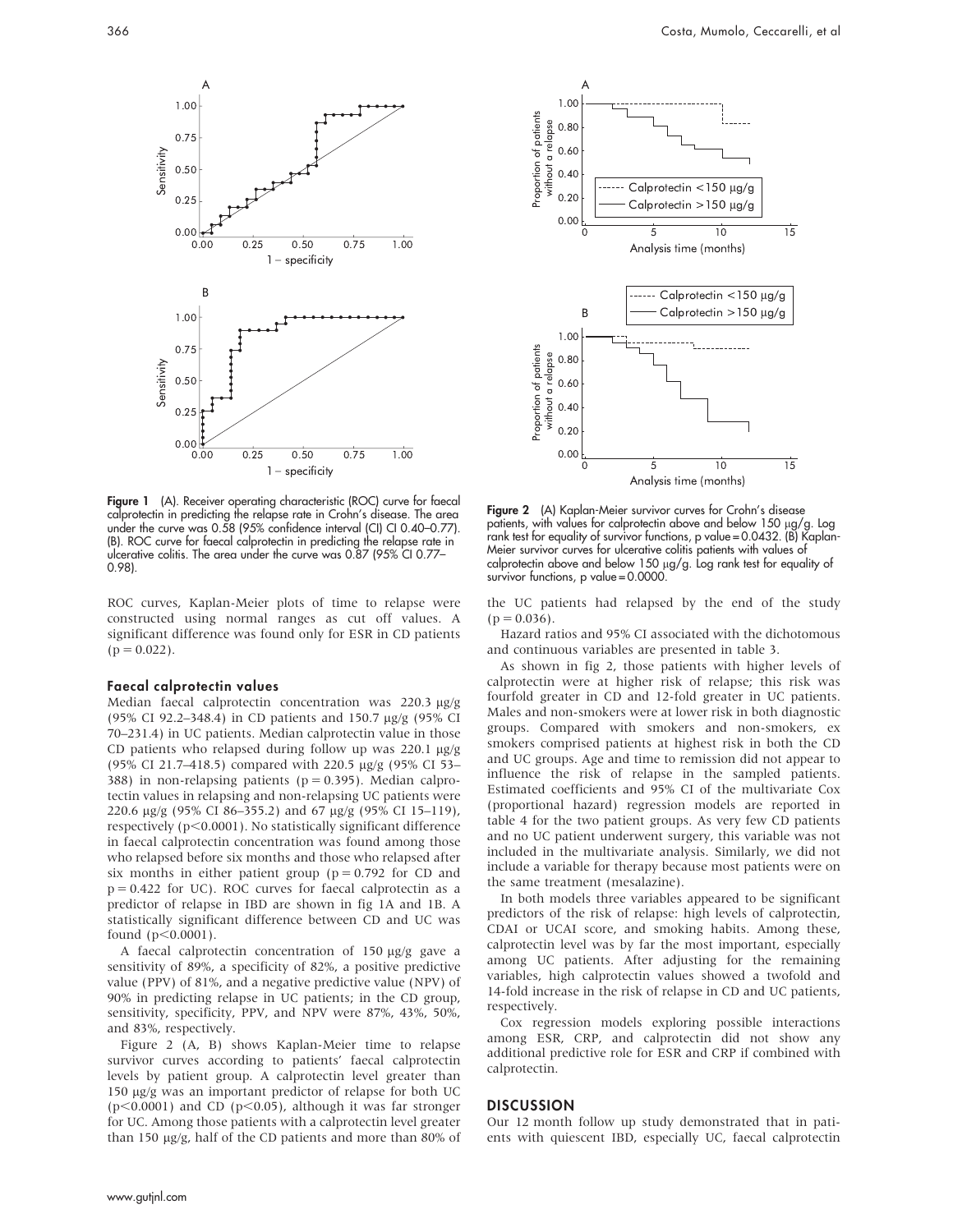Table 3 Univariate analysis of the hazard ratios (HR) and 95% confidence interval (CI) associated with the patient characteristics in the two groups

|                                                                                                                                                            | <b>HR</b>    | 95% CI           | LRT p value |
|------------------------------------------------------------------------------------------------------------------------------------------------------------|--------------|------------------|-------------|
| <b>CD</b> patients                                                                                                                                         |              |                  |             |
| Calprotectin (µg/g)                                                                                                                                        |              |                  | 0.068       |
| $\leqslant$ 150                                                                                                                                            | $\mathbf{1}$ |                  |             |
| >150                                                                                                                                                       | 4.01         | $[0.90 - 17.82]$ |             |
| Sex                                                                                                                                                        |              |                  | 0.733       |
| F                                                                                                                                                          | $\mathbf{1}$ |                  |             |
| M                                                                                                                                                          | 0.84         | $[0.30 - 2.35]$  |             |
| Smoking                                                                                                                                                    |              |                  | 0.126       |
| Ex                                                                                                                                                         | 1            |                  |             |
| No                                                                                                                                                         | 0.28         | $[0.06 - 1.32]$  |             |
| Yes                                                                                                                                                        | 0.76         | $[0.15 - 3.96]$  |             |
| Extent                                                                                                                                                     |              |                  | 0.122       |
| Colitis                                                                                                                                                    | 1            |                  |             |
| <b>Ileitis</b>                                                                                                                                             | 0.26         | $[0.79 - 0.89]$  |             |
| <b>Ileocolitis</b>                                                                                                                                         | 0.52         | $[0.12 - 2.36]$  |             |
| <b>CDAI</b>                                                                                                                                                | 1.01         | $[1.00 - 1.02]$  | 0.027       |
| Age at onset (y)                                                                                                                                           | 1.00         | $[0.96 - 1.05]$  | 0.995       |
| Previous quiescent phase (months)                                                                                                                          | 0.92         | $[0.81 - 1.06]$  | 0.228       |
| <b>UC</b> patients                                                                                                                                         |              |                  |             |
| Calprotectin (µg/g)                                                                                                                                        |              |                  | 0.000       |
| $\leqslant$ 150                                                                                                                                            | $\mathbf{1}$ |                  |             |
| >150                                                                                                                                                       | 12.82        | $[2.93 - 56.05]$ |             |
| Sex                                                                                                                                                        |              |                  | 0.788       |
| F                                                                                                                                                          | 1            |                  |             |
| M                                                                                                                                                          | 0.87         | $[0.33 - 2.30]$  |             |
| Smoking                                                                                                                                                    |              |                  | 0.411       |
| Ex                                                                                                                                                         | 1            |                  |             |
| No                                                                                                                                                         | 0.54         | $[0.21 - 1.40]$  |             |
| Yes                                                                                                                                                        | 0.97         | $[0.21 - 4.52]$  |             |
| Extent                                                                                                                                                     |              |                  | 0.550       |
| Pancolitis                                                                                                                                                 | 1            |                  |             |
| Left sided colitis                                                                                                                                         | 0.63         | $[0.15 - 2.64]$  |             |
| Proctosigmoiditis                                                                                                                                          | 0.54         | $[0.18 - 1.56]$  |             |
| <b>UCAI</b>                                                                                                                                                | 1.21         | $[0.90 - 1.64]$  | 0.224       |
| Age at onset (y)                                                                                                                                           | 0.99         | $[0.95 - 1.02]$  | 0.464       |
| Previous quiescent phase (months)                                                                                                                          | 0.96         | $[0.85 - 1.08]$  | 0.464       |
|                                                                                                                                                            |              |                  |             |
| CD, Crohn's disease; CDAI, Crohn's disease activity index; LRT, likelihood ratio test; UC, ulcerative colitis; UCAI,<br>ulcerative colitis activity index. |              |                  |             |

concentration was a strong predictor of clinical relapse. The chosen cut off level of 150 mg/g was three times the upper limit of normal and gave the highest combined sensitivity and specificity as a predictor of relapse in IBD overall, as well as in UC and CD separately. Laboratory parameters (ESR, CRP) did not prove to be useful predictors of clinical relapse in IBD as a whole. Using Kaplan-Meier plots of time to relapse, we found a significant difference only for ESR in CD patients; however, possible combinations for calprotectin, ESR, and CRP in Cox regression models did not improve the predictive value of calprotectin alone.

In this study, we found that among IBD patients in clinical remission with a high faecal calprotectin level  $(>150 \text{ }\mu\text{g/g})$ , 50% of CD patients maintained remission during the follow

|                          | <b>HR</b>    | 95% CI           | LRT p value |
|--------------------------|--------------|------------------|-------------|
| <b>CD</b> patients       |              |                  |             |
| Calprotectin $(\mu g/g)$ |              |                  | 0.312       |
| $\leq 150$               |              |                  |             |
| >150                     | 2.20         | $[0.44 - 11.12]$ |             |
| Smoking                  |              |                  | 0.309       |
| Ex                       | 1            |                  |             |
| <b>No</b>                | 0.29         | $[0.05 - 1.55]$  |             |
| Yes                      | 0.57         | $[0.10 - 3.07]$  |             |
| <b>CDAI</b>              | 1.01         | $[1.00 - 1.02]$  | 0.045       |
| <b>UC</b> patients       |              |                  |             |
| Calprotectin (µg/g)      |              |                  | 0.000       |
| $\leq 150$               |              |                  |             |
| >150                     | 14.39        | $[3.15 - 65.84]$ |             |
| Smoking                  |              |                  | 0.600       |
| Ex                       | $\mathbf{1}$ |                  |             |
| <b>No</b>                | 0.59         | $[0.21 - 1.67]$  |             |
| Yes                      | 0.90         | $[0.19 - 4.27]$  |             |
| <b>UCAI</b>              | 0.85         | $[0.57 - 1.25]$  | 0.388       |

Table 4 Adjusted hazard ratios (HR) and 95% confidence interval (CI) associated with

CD, Crohn's disease; CDAI, Crohn's disease activity index; LRT, likelihood ratio test; UC, ulcerative colitis; UCAI, ulcerative colitis activity index.